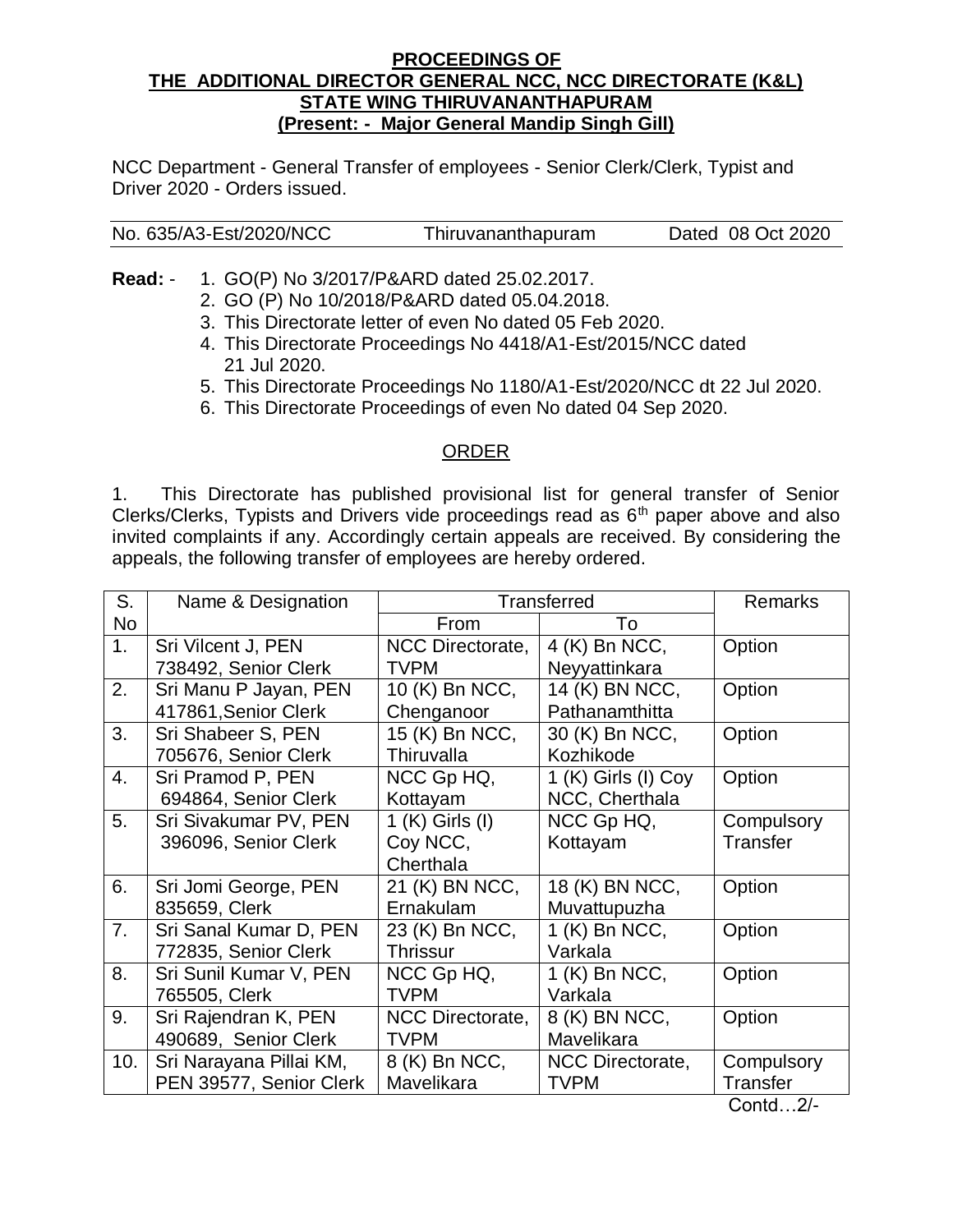| S.                   | Name & Designation                        | <b>Transferred</b>             |                               | Remarks         |  |
|----------------------|-------------------------------------------|--------------------------------|-------------------------------|-----------------|--|
| No                   |                                           | From                           | To                            |                 |  |
| 11.                  | Smt Gayathri S, PEN                       | NCC Directorate,               | 3 (K) Girls Bn                | Option          |  |
| 634236, Senior Clerk |                                           | NCC, Kollam<br><b>TVPM</b>     |                               |                 |  |
| 12.                  | Sri Iqbal S, PEN                          | 9 (K) BN NCC,                  | NCC Directorate,              | Compulsory      |  |
|                      | 628999, Senior Clerk                      | Kottarakara                    | <b>TVPM</b>                   | <b>Transfer</b> |  |
|                      | <b>TYPISTS</b>                            |                                |                               |                 |  |
| 13.                  | Sri Udayakumar RS,                        | 15 (K) BN NCC,                 | NCC Directorate,              | Option          |  |
|                      | PEN 807119, SGT                           | Thiruvalla                     | <b>TVPM</b>                   |                 |  |
| 14.                  | Sri Sundareswaran U,                      | 7 (K) Naval Unit               | 27 (K) BN NCC,                | Option          |  |
|                      | PEN 741336, SGT                           | NCC, Ernakulam                 | Palakkad                      |                 |  |
| 15.                  | Sri Premanandan M,                        | 27 (K) Bn NCC,                 | 28 (K) BN NCC,                | Option          |  |
|                      | PEN 741618, SGT                           | Palakkad                       | Ottapalam                     |                 |  |
|                      | <b>DRIVERS</b>                            |                                |                               |                 |  |
| 16.                  | Sri Mohanan Pillai R,                     | 10 (K) BN NCC,                 | 8 (K) BN NCC,                 | Option          |  |
|                      | PEN 717791, Senior                        | Chengannur                     | Mavelikara                    |                 |  |
|                      | Grade                                     |                                |                               |                 |  |
| 17.                  | Sri Ajith Kumar S, PEN                    | 8 (K) BN NCC,<br>10 (K) BN NCC |                               | Compulsory      |  |
|                      | 615222, Senior Grade<br>Mavelikara        |                                |                               | <b>Transfer</b> |  |
| 18.                  | Sri Shajahan K, PEN<br>7 (K) Bn NCC,      |                                | 3 (K) Naval Unit              | Option          |  |
|                      | 739301, Gde-I<br>Kollam                   |                                | NCC, Kollam<br>30 (K) Bn NCC, |                 |  |
| 19.                  | Sri Prabeesh PB, PEN                      | 2 (K) Bn NCC,                  |                               | Option          |  |
| 819218 Gde-I         |                                           | Thirumala<br>Kozhikode         |                               |                 |  |
| 20.                  | 30 (K) Bn NCC,<br>Sri Babinton S, PEN     |                                | 4 (K) Bn NCC,                 | Option          |  |
|                      | 805174, Gde-I                             | Kozhikode                      | Neyyattinkara                 |                 |  |
| 21.                  | Sri Anilkumar S, PEN                      | 1 (K) R&V Sqn                  | 5 (K) Girls Bn                | Compulsory      |  |
|                      | 793796, Gde-I                             | NCC, Mannuthy                  | NCC,                          | <b>Transfer</b> |  |
|                      |                                           |                                | Changanacherry                |                 |  |
| 22.                  | Sri Sivadasan AP, PEN<br>9 (K) Naval Unit |                                | 9 (K) Girls Bn                | Option          |  |
|                      | 745846, Gde-I                             | NCC, Kozhikode                 | NCC, Kozhikode                |                 |  |

2. The post of Head Clerk of NCC Directorate has been shifted to Sainik School Coy NCC, Kazhakuttom vide order read as  $4<sup>th</sup>$  paper above. Accordingly it is was ordered at para 7 of proceedings read as  $5<sup>th</sup>$  paper above that one post of Senior Clerk/Clerk will be reverted back to NCC Directorate later. In the circumstances, **Sri Suresh D PEN 675923**, Senior Clerk, Sainik School Coy NCC is transferred and posted at NCC Directorate (K&L) in the existing vacancy.

.

Contd…3/-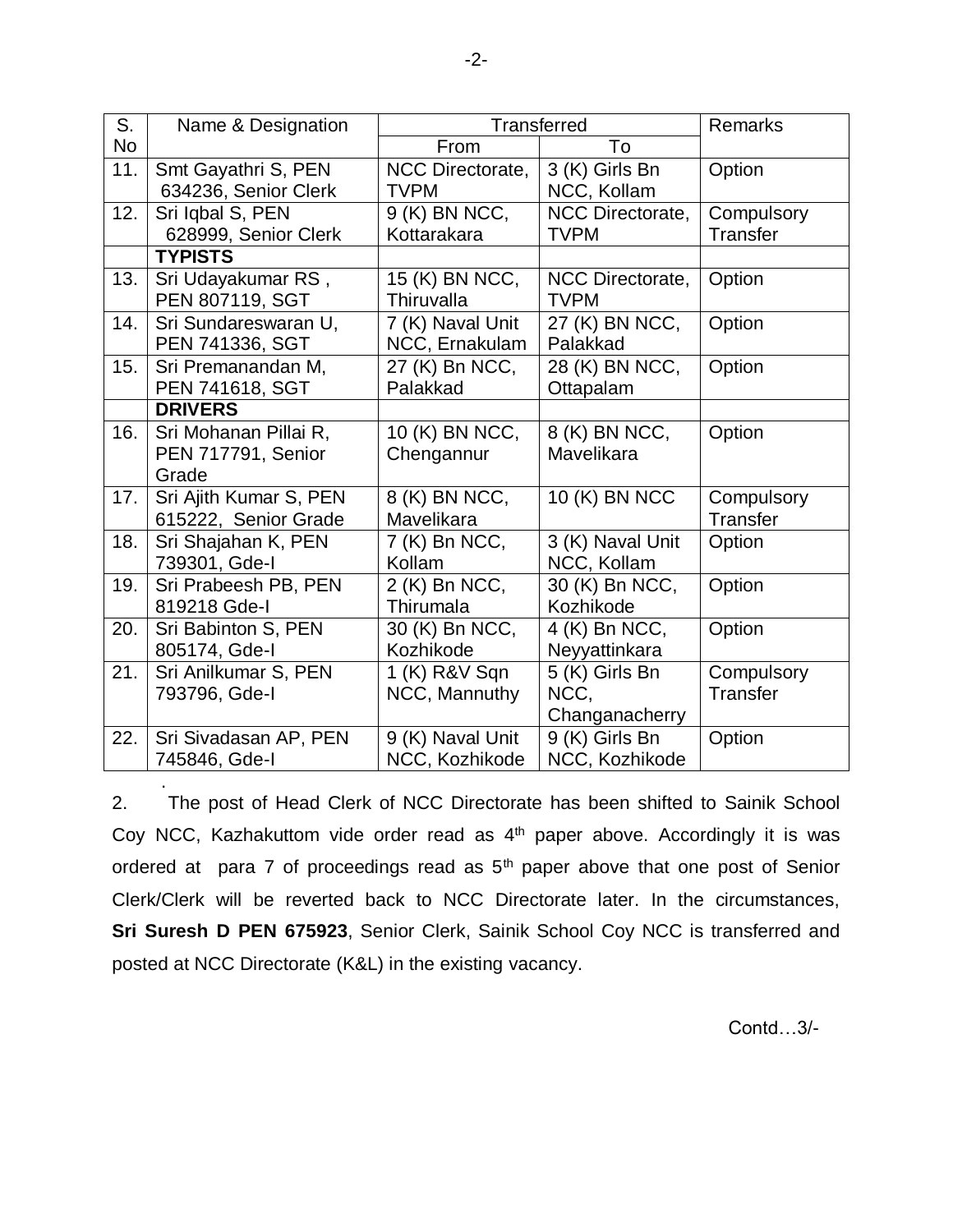3. The transfer of Sri Rajendran K, Senior Clerk, NCC Directorate (S.No 9) and Smt Gayathri S, Senior Clerk, NCC Directorate (S.No 11) will be implemented only after 01.12.2020.

4. All Head of Offices are requested to download the order from the website and handover one copy each to the employees concerned. The actual date of joining/relieving duty should be reported immediately to this Directorate. The relieving of incumbents should be cleared by the respective Head of Office.

5. TA/DA/Joining time admissible as per existing rules.

Sd/-xxxx Additional Director General NCC

To,

All NCC Group Headquarters, Units & SS Coy NCC (Though official website) Copy to :- IT-Cell/File/SF

Approved for issue

**SREEJITH.R PEN384880 Senior Superintendent NCCDirectorate(K&L)** 

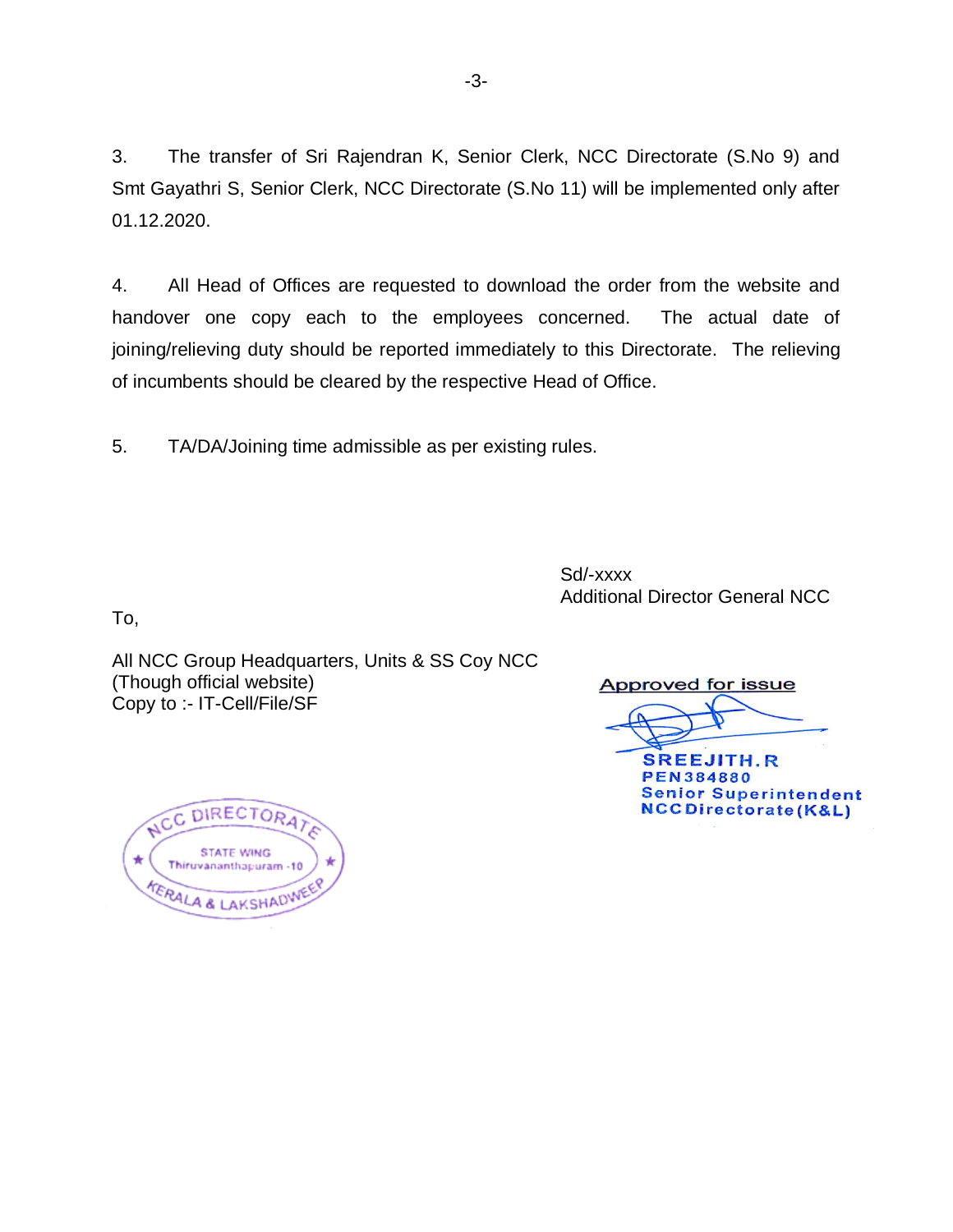## APPEALS RECEIVED AND REASON FOR CONSIDER/NOT CONSIDER

| S.<br><b>No</b> | Name &<br>Designation                         | <b>Present Office</b>            | <b>Transfer requested</b><br>to/ Posted to                                                          | Remarks                                                                                                                    |
|-----------------|-----------------------------------------------|----------------------------------|-----------------------------------------------------------------------------------------------------|----------------------------------------------------------------------------------------------------------------------------|
| 1.              | Sri Shaji S, Sr<br><b>Clerk</b>               | 7 (K) Girls Bn<br><b>NCC</b>     | <b>NCC Directorate</b>                                                                              | As per appeal dt 08 Sep<br>2020 he has requested<br>for cancellation as same<br>was accepted.                              |
| 2.              | Smt Greeshma<br>LS, Clerk                     | 1 (K) Air Sqn<br><b>NCC</b>      | 1 (K) Naval Unit<br><b>NCC</b>                                                                      | As per appeal dt 15 Sep<br>2020 she has requested<br>for cancellation as same<br>was accepted.                             |
| 3.              | Sri Ravikumar<br>K, SGT                       | 1 (K) Girls (I)<br>Coy NCC       | 5 (K) Girls Bn NCC                                                                                  | As per appeal dt 08 Sep<br>2020 he has requested<br>for withdraw his transfer<br>request as same was<br>accepted.          |
| 4.              | Sri Saju Kumar<br>NP, Driver                  | 7 (K) Bn NCC                     | 3 (K) Naval Unit<br><b>NCC</b>                                                                      | As per appeal dt 08 Sep<br>2020 he has requested<br>for cancellation as same<br>was accepted.                              |
| 5.              | Sri Anil Kumar<br>S, Driver Gde-I             | 1 (K) R& V<br>Sqn NCC            | 9 (K) Bn NCC,<br>7 (K) Bn NCC,<br>3 (K) Naval Unit,<br>14 (K) Bn NCC,<br>3 (K) Girls Bn NCC         | In queue as per 5 (ii) of<br>GO (P) No<br>3/2017/P&ARD dt<br>25.02.2017. He will be<br>considered against open<br>vacancy. |
| 6.              | Sri Rajendran K,<br>Sr Clk                    | <b>NCC</b><br><b>Directorate</b> | 3 (K) NU NCC,<br>3 (K) Girls,<br>7 (K) Bn NCC,<br>NCC Gp Hq, KLM,<br>8 (K) Bn NCC,<br>10 (K) Bn NCC | Your application for re-<br>consideration has been<br>accepted.                                                            |
| 7.              | Sri Muralidharan   NCC Gp HQ,<br>EK, Sr Clerk | Kozhikode                        | 32 (K) Bn NCC,<br>31 (K) Bn NCC,<br>1 (K) Arty Bty NCC                                              | In queue as per 5 (ii) of<br>GO (P) No<br>3/2017/P&ARD dt<br>25.02.2017. He will be<br>considered against open<br>vacancy. |
| 8.              | Sri Shajahan E,<br><b>Senior Clk</b>          | 1 (K) Girls Bn<br><b>NCC</b>     | <b>NCC Directorate</b>                                                                              | Application considered<br>but could not be<br>accommodated due to<br>administrative reasons.                               |

Contd….2/-